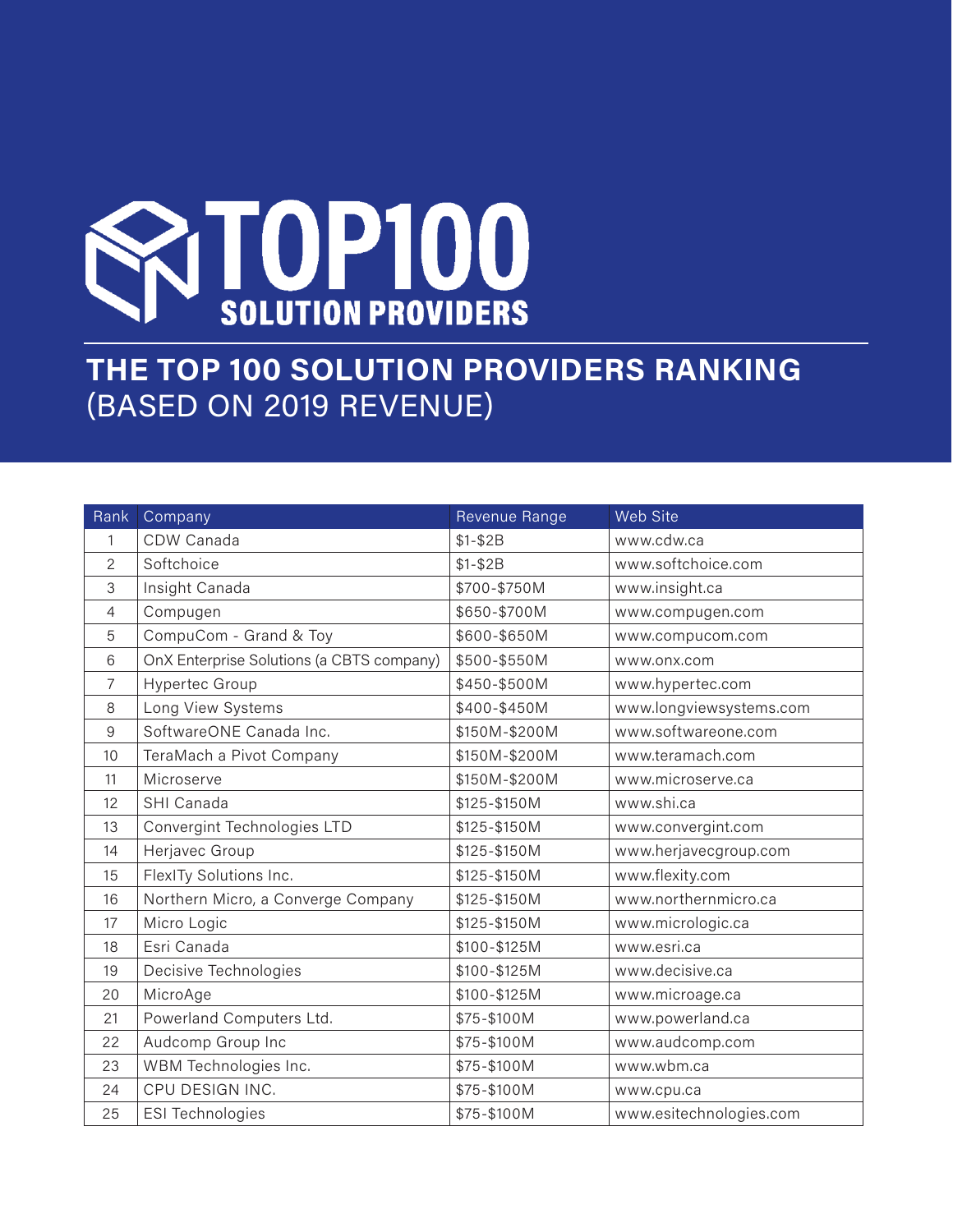

| Rank | Company                                            | Revenue Range | Web Site                    |
|------|----------------------------------------------------|---------------|-----------------------------|
| 26   | <b>Telecom Computer Services</b>                   | \$75-\$100M   | www.telecomcomputer.com     |
| 27   | Stoneworks Technologies (SWTI)                     | \$75-\$100M   | www.swti.ca                 |
| 28   | NTT Canada Inc. (including Dimension Data)         | \$75-\$100M   | www.hello.global.ntt        |
| 29   | Benchmark Corp                                     | \$50-\$75M    | www.benchmarkcorp.com       |
| 30   | Charter                                            | \$50-\$75M    | www.charter.ca              |
| 31   | DirectDial.com                                     | \$50-\$75M    | www.directdial.com          |
| 32   | <b>PureLogic IT Solutions</b>                      | \$50-\$75M    | www.purelogicit.com         |
| 33   | Technology Integration Group                       | \$50-\$75M    | www.tig.com                 |
| 34   | Optiv Security                                     | \$50-\$75M    | www.optiv.com               |
| 35   | Epic Information Solutions Inc.                    | \$50-\$75M    | www.epic.ca                 |
| 36   | Connex Telecommunications Inc                      | \$50-\$75M    | www.connexservice.ca        |
| 36   | CentriLogic                                        | \$50-\$75M    | www.centrilogic.com         |
| 38   | Sudden Technologies                                | \$50-\$75M    | www.sudden.ca               |
| 39   | Coreio Inc.                                        | \$40-\$50M    | www.coreio.com              |
| 40   | PrintersPlus                                       | \$40-\$50M    | www.printersplus.net        |
| 41   | SourcetekIT                                        | \$40-\$50M    | www.sourcetekit.com         |
| 42   | ISA Cybersecurity Inc.                             | \$40-\$50M    | www.isacybersecurity.com    |
| 43   | Groupe Access Inc                                  | \$35-\$40M    | www.groupeaccess.ca         |
| 44   | Quartech                                           | \$35-\$40M    | www.Quartech.com            |
| 45   | F12.net Inc.                                       | \$35-\$40M    | www.f12.net                 |
| 46   | <b>CBCI</b> Telecom Canada                         | \$35-\$40M    | www.cbcitelecom.com         |
| 47   | Annex Consulting Group Inc.                        | \$35-\$40M    | www.annexgroup.com          |
| 48   | Vendasta                                           | \$30-\$35M    | www.vendasta.com            |
| 49   | Caretek                                            | \$30-\$35M    | www.caretek.ca              |
| 50   | <b>Unity Connected Solutions</b>                   | \$30-\$35M    | www.unityconnected.com      |
| 51   | <b>QRX Technology Group</b>                        | \$30-\$35M    | www.qrxtech.com             |
| 52   | IT Weapons, A Division of Konica<br>Minolta Canada | \$25-\$30M    | www.itweapons.com           |
| 53   | PC Corp                                            | \$25-\$30M    | www.pccorp.com              |
| 54   | Brains II Solutions, Inc.                          | \$20-\$25M    | www.brainsii.com            |
| 55   | <b>BAASS Business Solutions Inc.</b>               | \$20-\$25M    | www.baass.com               |
| 56   | 4 Office Automation Ltd.                           | \$15-\$20M    | www.4office.com             |
| 57   | Data Integrity Inc.                                | \$15-\$20M    | www.dataintegrity.com       |
| 58   | HighVail Systems Inc.                              | \$15-\$20M    | www.highvail.com            |
| 59   | SmartPrint Inc.                                    | \$15-\$20M    | www.smartprint.com          |
| 60   | SolutionStack                                      | \$15-\$20M    | www.solutionstack.ca        |
| 61   | Asca Office solutions.com                          | \$15-\$20M    | www.ascaofficesolutions.com |
| 62   | <b>Encore Business Solutions</b>                   | \$15-\$20M    | www.encorebusiness.com      |
| 63   | ProServelT Corp                                    | \$15-\$20M    | www.proserveit.com          |
| 64   | Carbon60                                           | \$15-\$20M    | www.carbon60.com            |